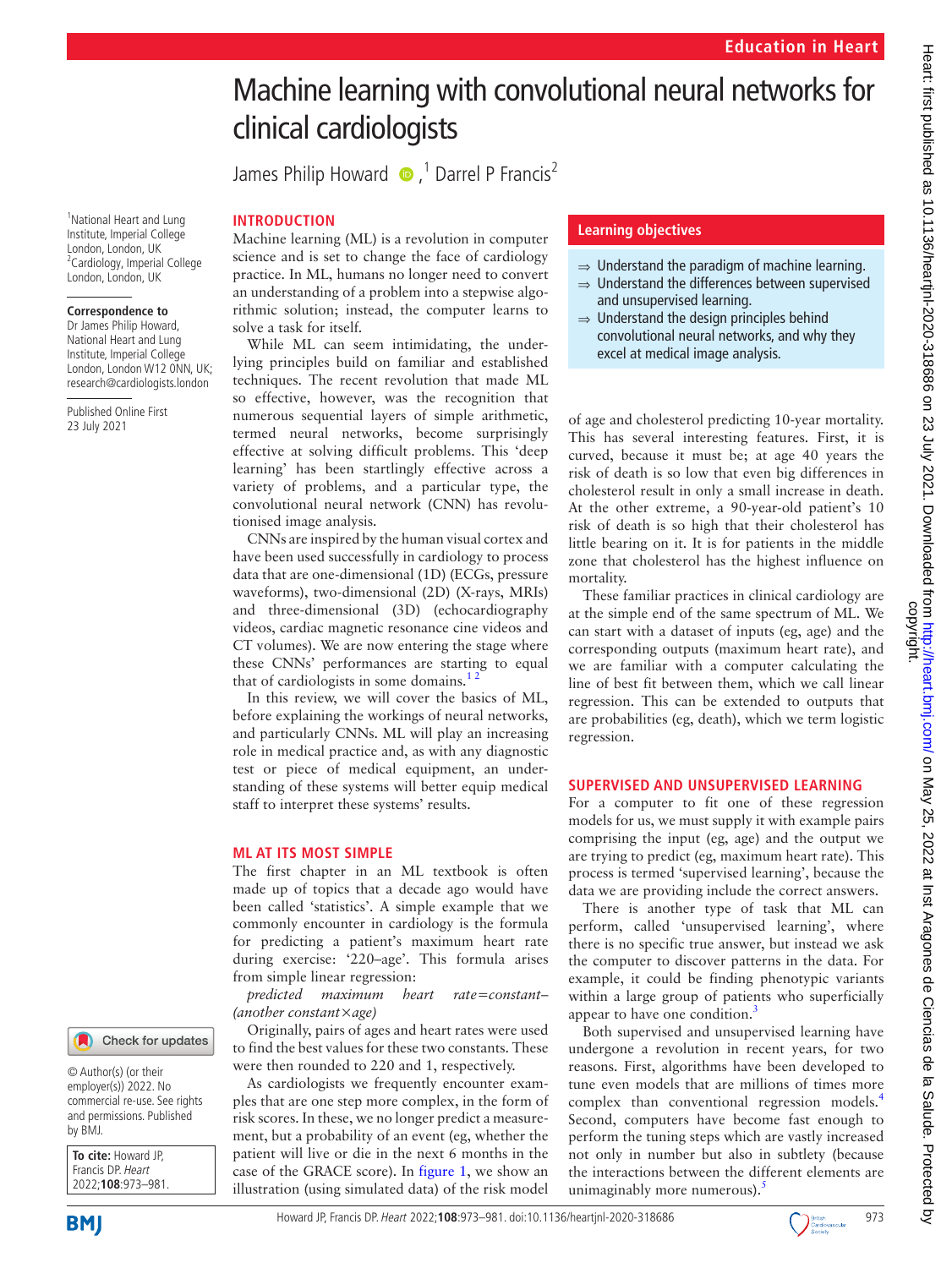

<span id="page-1-0"></span>**Figure 1** The relationship between age, cholesterol and mortality (probability of death) using simulated data.

#### **NEURAL NETWORKS**

Neural networks are assembled in layers in a similar manner to the animal brain.<sup>6</sup> Each layer comprises 'neurons', which, like biological neurons, receive inputs from other neurons and combine these inputs in some way. Just as a biological neuron's output is its frequency of firing, these computational neurons output a number.

In a sense, a conventional statistical regression model can be reimagined as a neural network ([figure](#page-2-0) 2), where the inputs are connected to the output via stimulatory or inhibitory synapses. The output value could be interpreted as a value like a maximum heart rate, or a probability, for example, of death.

Neural networks however can be more complicated by adding extra 'hidden layers' of neurons between the input and the outputs, allowing us to model more complex relationships than simple straight-line dependencies (eg, heart rate=220– age). While each intermediate step may be simple (such as addition or multiplication), by combining several one after the other, the network can produce surprisingly sophisticated processing.

In the neural network depicted in the right panel of [figure](#page-2-0) 2, there are two hidden layers. Each neuron in the first hidden layer receives only the raw data and can therefore only compute simple linear functions of them, such as 220–age, or (haemo $g\{a\}$  =  $\chi$  7) + (troponin ÷ 42). In the second layer, however, each neuron has access to the outputs of the first layer, and therefore can compute more complex relationships by combining them. Modern neural networks can have dozens of layers.

We store the strength of each of the synapses in a network as a number, which we term a 'weight'. A positive weight can be thought of as a stimulatory synapse, and a negative weight as an inhibitory synapse. By modelling the network this way, we can perform a series of three simple arithmetic operations (one for each 'layer' of the network) to translate the five input numbers into an output number.

When we first create one of these networks, the weights are selected randomly, and so the initial outputs are meaningless. However, we then go through the process of 'training'. During training we repeatedly show the network examples of the data, along with the correct answers (supervised learning). We then compare the network's output with the correct answer, and adjust the weights in a way that would have yielded a better (more correct) output. Through this process, the network eventually 'learns' the best way of processing the input data.

At first it seems spectacularly unlikely that an automated process could make millions of small adjustments that result in a meaningful neural network evolving. However, that was the stunning insight behind 'gradient descent', the mathematical process of adjusting these weights[.4](#page-8-2)

## **ADVANTAGES OF NEURAL NETWORKS OVER CLASSIC REGRESSION**

In the above example, it might not be clear why an approach using a neural network is any more advantageous than fitting a regression model where we try to predict the odds of dying. In fact, if we just connected the input neurons directly to the output neurons with adjustable weights (ie, had no hidden layers), our approach would be identical to regression. However, the inclusion of the hidden layers allows the neural network to perform 'deeper' processing of the data, in two specific ways:

- ► The network can create complex *non-linearity* by assembling a pipeline of interconnected neurons.
- ► Signals from different sources can interact at *multiple stages.*

Although these two features seem simple, their combination is extraordinarily powerful, as explained below.

## **ORIGIN AND UTILITY OF NON-LINEARITY**

After each neuron, and before the next, we use a use a simple mathematical function to transform the result. A simple function termed the 'rectified linear unit' (ReLU) is surprisingly effective, $\frac{7}{7}$  though there exist many alternatives such as the 'sigmoid' function. ReLU merely changes negative numbers to 0, while letting positive numbers pass through unaffected [\(figure](#page-2-1) 3, left panel). The reason why we need such functions may not be immediately apparent—indeed, we could theoretically just attach the neurons together without activation functions in between them. However, it is these non-linear functions, like ReLU, that allow the neurons to make 'decisions', effectively acting like filters that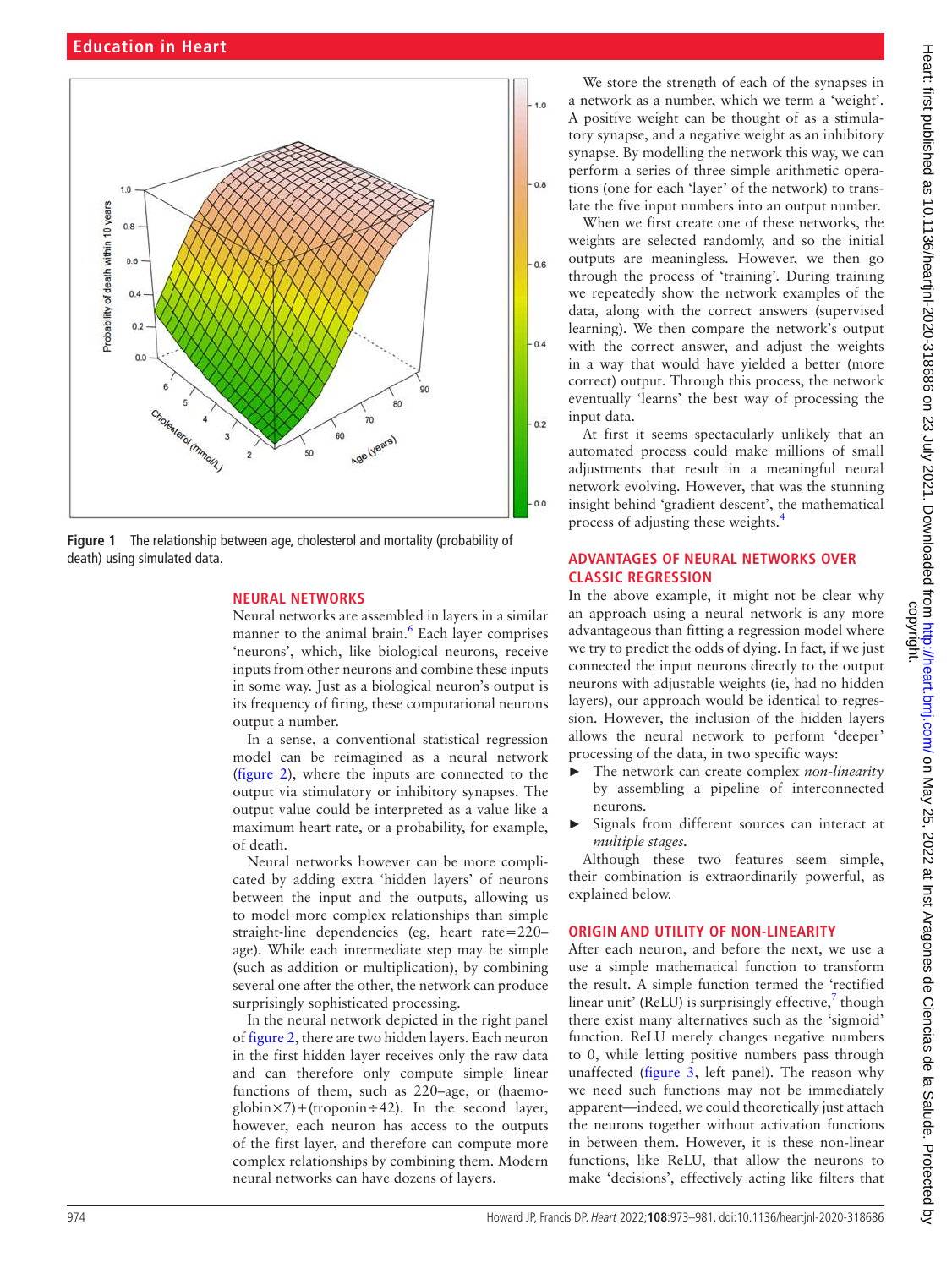## **Education in Heart**



<span id="page-2-0"></span>**Figure 2** The left panel shows the simplest form of neural network, with five input neurons, corresponding to five input variables, which feed into one output neuron, corresponding to the chance of death. The input neurons either increase (age, C reactive protein, creatinine) or decrease (haemoglobin, ejection fraction) the activity of the output neuron, whose final value can be measured to provide a probability. The connections (weights) between the input neurons and the output neuron are adjusted to give the most accurate answer. The right panel shows a neural network with two 'hidden' layers. This provides extra processing power, because intermediate calculations can be processed further in a non-linear manner.

cause the neurons to behave differently in different settings. And so, when these neurons and their associated ReLUs are cascaded in large numbers over many layers, they can effectively emulate many complex mathematical functions.

For example, by combining just two neurons in a layer between an input and an output, with a ReLU immediately following each neuron, we can mimic complex functions such as converting a number to its absolute value (removing any negative signs; [figure](#page-2-1) 3, right panel, yellow graph) or approximate something close to a sigmoid function ([figure](#page-2-1) 3, right panel, blue graph).

### **MORE LAYERS ALLOW INPUTS TO BE COMBINED AT DIFFERENT LEVELS**

In conventional algebra, a function *z* can depend on *x* and *y* in various ways. There is a family of relationships within which *x* and *y* do not interact, namely,  $z(x, y) = f(x) + g(y)$ . In other words, *x* and *y* are processed separately and the results are added at the end. An example of this is the Glasgow Coma Scale, where the responses of the eyes, motor system and voice are assessed separately and summed.

There is another family of relationships in which *x* and *y* are combined by an initial linear function, and then acted on by a non-linear function. For



<span id="page-2-1"></span>**Figure 3** *.* The left panel shows the rectified linear unit (ReLU) activation function. Values below 0 are set to 0; positive values are unchanged. The right panel shows a schematic of a simple neural network with two hidden units between an input and output neuron. The hidden units each comprise a neuron and a ReLU. These take a maximum of 0 and a certain value, depicted as 'max(0, <value>)'. With just two neurons, we can create a small network which calculates the absolute value of an input value (yellow graph), or something which approximates a sigmoid function (blue graph).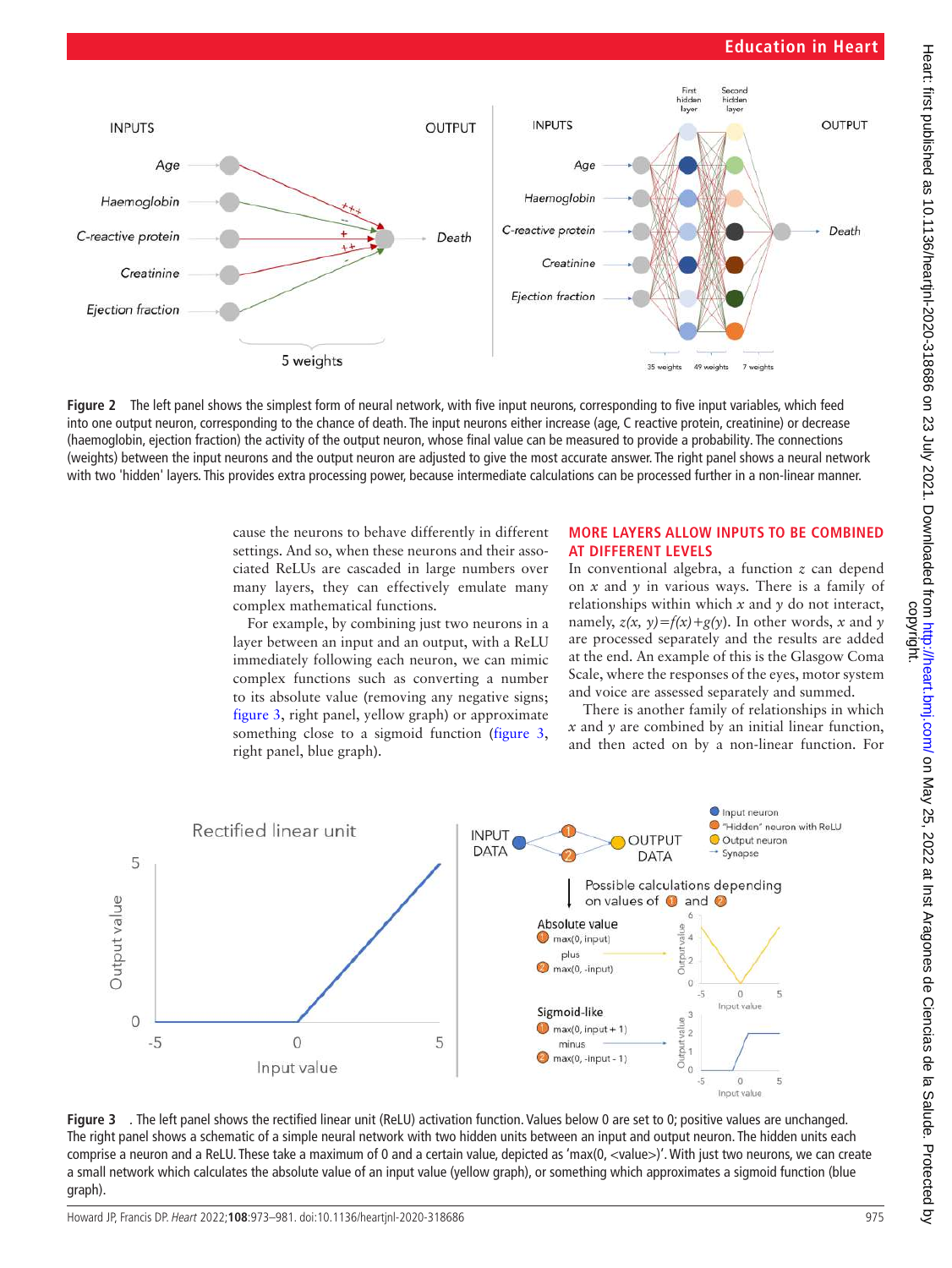

**Figure 4** A schematic of a two-layer neural network designed to identify whether an image is of a nought or a cross. In the top row, we can see the image of the nought contains areas which match each of the four kernels in the convolutional layer. The cross image (bottom row), however, does not contain any features that match the vertical or horizontal kernels. The fully connected layer allows the strength of these detections to be translated into predictions; the weights connecting the vertical and horizontal kernel matches to the 'nought' prediction are stimulatory, but they are inhibitory for the 'cross' class.

<span id="page-3-0"></span>example, calculation of body mass index (BMI) from imperial units:

*BMI* (*stones*, *pounds*, *feet*, *inches*) =  $\frac{(stones14+pounds0.025)^2}{((fect12+inches)0.025)^2}$ 

Note that in this formula, the stone and pounds interact together linearly, and the feet and inches interact together linearly. The two results then interact non-linearly, and there are no other interactions. This process could *only* be modelled using multiple layers.

The family of functions we can model with numerous layers is vastly richer than the above, and high performing 'deep learning' networks typically have dozens of layers.

### **SIMPLE NEURAL NETWORK IN CARDIOLOGY, AND THEIR LIMITATIONS**

While simple neural networks like those above have been used in multiple settings in cardiology,  $8^9$  they have not been adopted as substantially as some other network designs, especially in the field of automated medical image processing.

A major reason for their limited application is their poor 'scaling'; as the number of inputs into the network increases, the number of weights the network must store increases dramatically. One high profile paper used a neural network with 48 layers to process images of skin lesions and showed dermatologist-level performance in iden-tifying cancers.<sup>[10](#page-8-7)</sup> The images they fed into their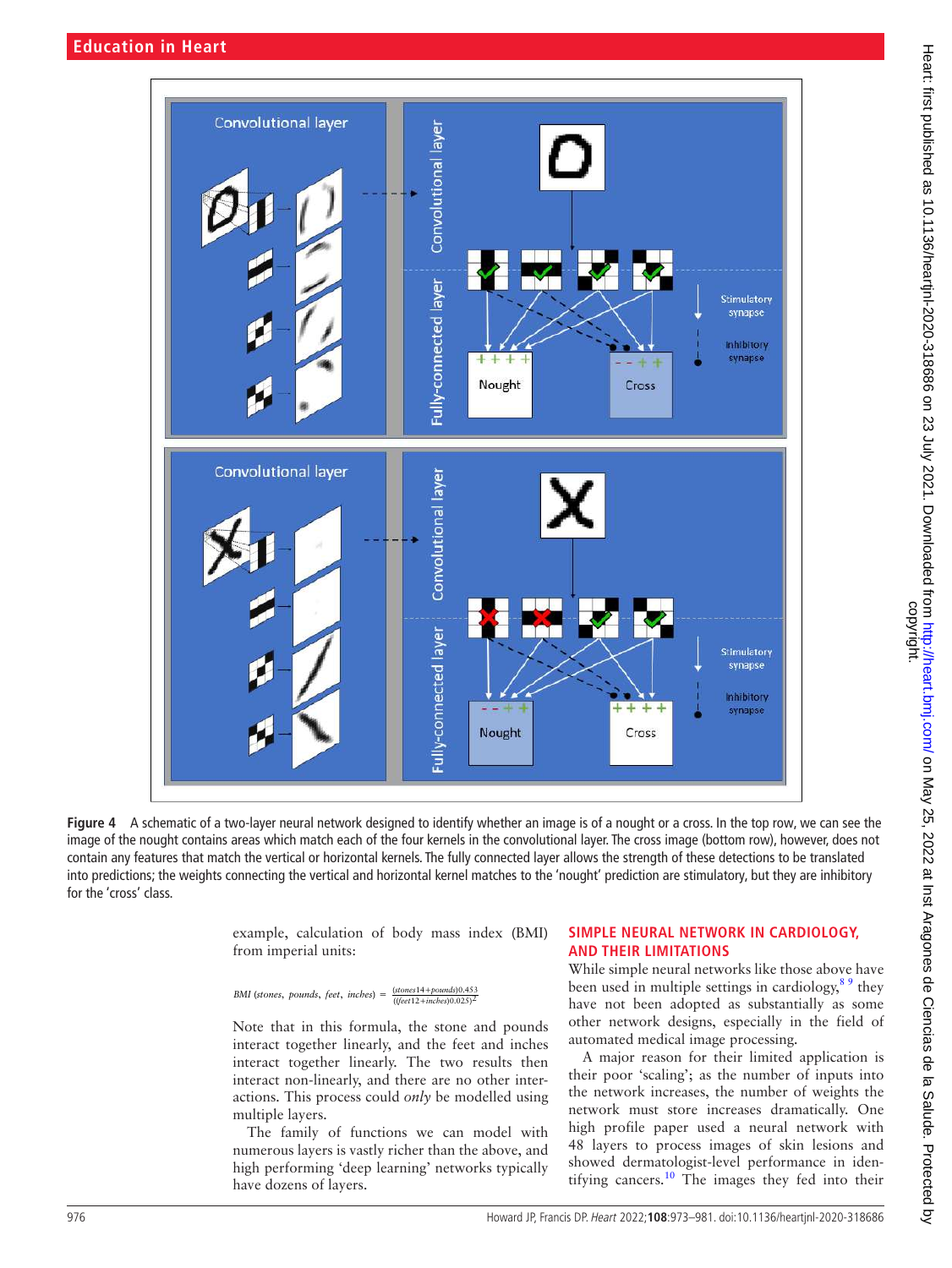

**Figure 5** A schematic of a neural network used to identify echocardiographic views. Early convolutional layers in this network identify basic features such as edges, while later layers combine these features to identify anatomical structures. The presence or absence of these structures leads to a final prediction by the network.

<span id="page-4-0"></span>neural network were 299 pixels tall, and 299 pixels wide, meaning 59800 pixels total. To feed such an image into a neural network like those above, we would therefore need 59800 input neurons. Just to connect this layer to the first hidden layer of 100 neurons would require almost 6million weights, requiring large amounts of training data and time.

Furthermore, if that picture is shifted rightwards by one pixel, the inputs to every neuron in the network will change, and the network will no longer be able to recognise the image.

#### **CONVOLUTIONAL NEURAL NETWORKS**

The insight that catapulted deep learning into the forefront of image analysis was that the same visual feature might appear in any one of hundreds of positions on a large image, and should ideally be recognisable by the network, regardless of the position. To achieve this, why not have the neural network view small parts of the image in turn? That way, the network learns to recognise important features, rather than their arbitrary positions.

This is efficient, because, even if the image is tens of thousands of pixels in size, a network could be set to view many areas, each of which is much smaller, thereby needing many fewer weights.

It was this approach that the skin lesion study authors successfully used: the convolutional neural network (CNN).<sup>6</sup>

### **INSPIRATION FROM THE MAMMALIAN BRAIN**

In the 1960s, Hubel and Wiesel found specific cells in the first layer of a cat's visual cortex which depolarised when the cat was viewing bright lines of a certain orientation.<sup>[11](#page-8-8)</sup> Other neighbouring cells depolarised when lines of different orientations were present. Damage to these fundamental cortical layers leads to complete blindness. However, damage to deeper occipital lobe structures can lead to specific defects in higher level image processing, such as prosopagnosia (the inability to recognise faces).[12](#page-8-9)

These findings demonstrate the fundamental workings of both the mammalian visual system and CNNs: the identification of an object involves earlier layers identifying the basic visual features present, and later (deeper) layers combining these features to make a final decision.

## **CNNS LEARN BY MATCHING TEMPLATES**

The way CNNs work is simple: template matching. While classic neural networks learn how to process data from individual pixels, CNNs instead slide (or 'convolve') a series of small templates, termed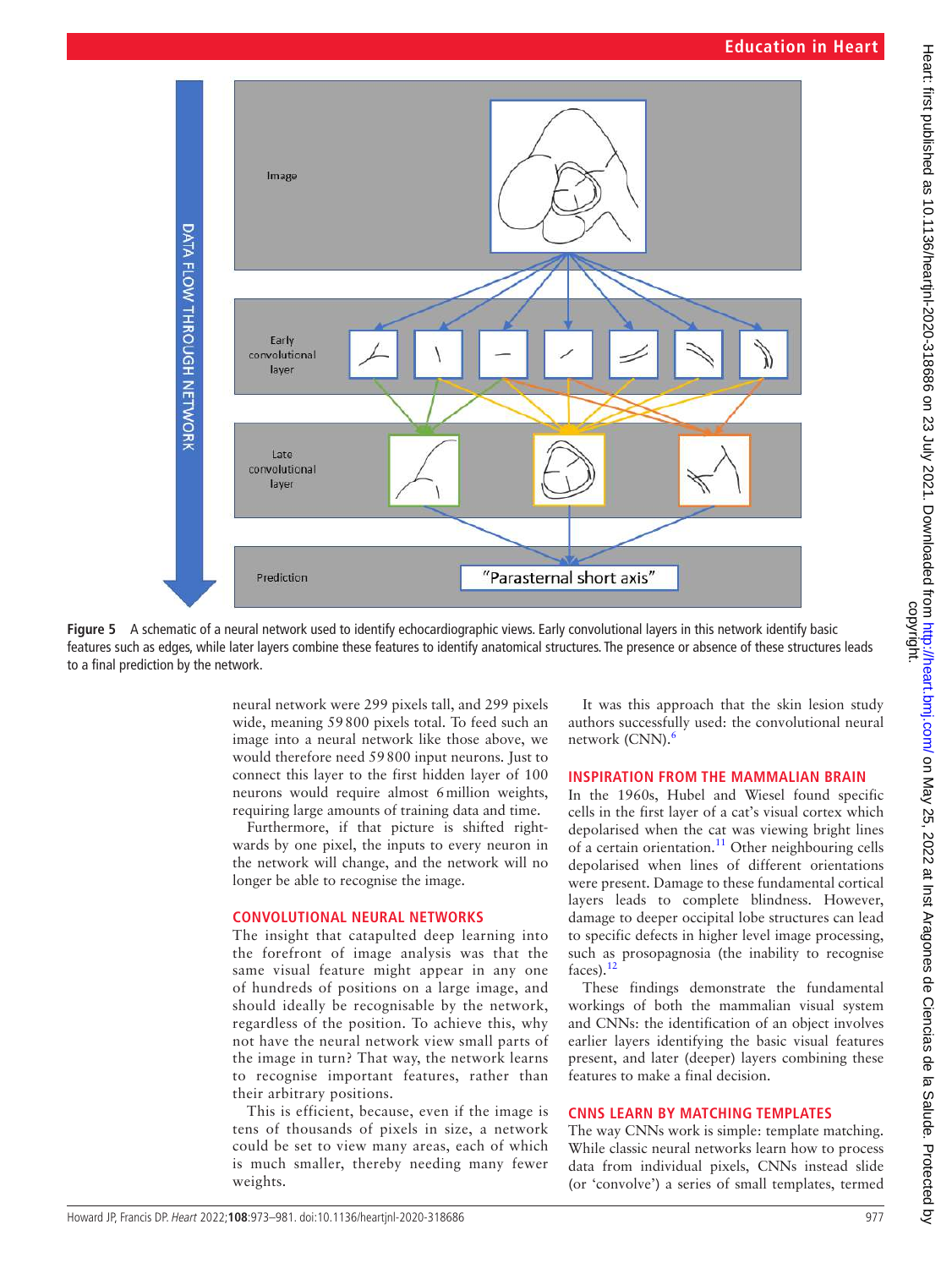

Figure 6 CNNs can be used for classification, regression and segmentation problems. Classification problems may involve deciding which class an image corresponds to (left panel). Regression tasks involve predicting one or more continuous values from an image, which could be used, for example, to predict cavity volumes. In segmentation tasks, the neural network may classify each pixel within an image as one of several classes (right panel). CNNs, convolutional neural networks; LV, left ventricle; LVEDV, left ventricular end diastolic volume; RV, right ventricle; RVEDV, right ventricular end diastolic volume.

<span id="page-5-0"></span>'kernels', through an image and record how well each area matches.

[Figure](#page-3-0) 4 shows an example of CNN which aims to identify whether an image is a nought or a cross. It comprises only two layers, though, in practice, CNNs have many more.

In the first layer, the example network is a 'convolutional layer' which includes four small templates, termed 'kernels'. Each kernel is simply a small grid of numbers containing a range of values. In [figure](#page-3-0) 4, we can see four different  $3 \times 3$  kernels, with white and dark squares inside them, corresponding to high and low values, respectively. The examples show a vertical line kernel, a horizontal line kernel and two diagonal line kernels.

When we feed an image into the network in [figure](#page-3-0) 4, the images enter the convolutional layer. Then, each kernel in that layer slides, or 'convolves', through the image and records how well each area matches. Through each kernel, therefore, a new image is created, termed a 'feature map', which indicates how strongly each area of the original image matches that specific kernel.

When we feed an image of a handwritten circle (nought) into the convolutional layer ([figure](#page-3-0) 4, top row), there are different areas of the image which match each specific kernel; for example, the sides of the circle match the vertical kernel, whereas the top matches the horizontal kernel.

However, when we pass an image of a handwritten cross into the convolutional layer ([figure](#page-3-0) 4, bottom row), we find a different pattern: we find no matches for either the horizontal or vertical kernels (the feature maps are empty), but very strong matches for the diagonal kernels.

The second layer in the example network is the 'fully connected' layer. This layer is fundamentally identical to the hidden layers in the simple neural networks discussed previously [\(figure](#page-2-0) 2), in that it is merely a layer where every neuron in the layer before (the convolutional layer) is connected to every neuron in the layer following (the output neurons). The fully connected layer therefore takes the results of the final convolutional layer in a network and translates this into a prediction. In our example, an image containing many matches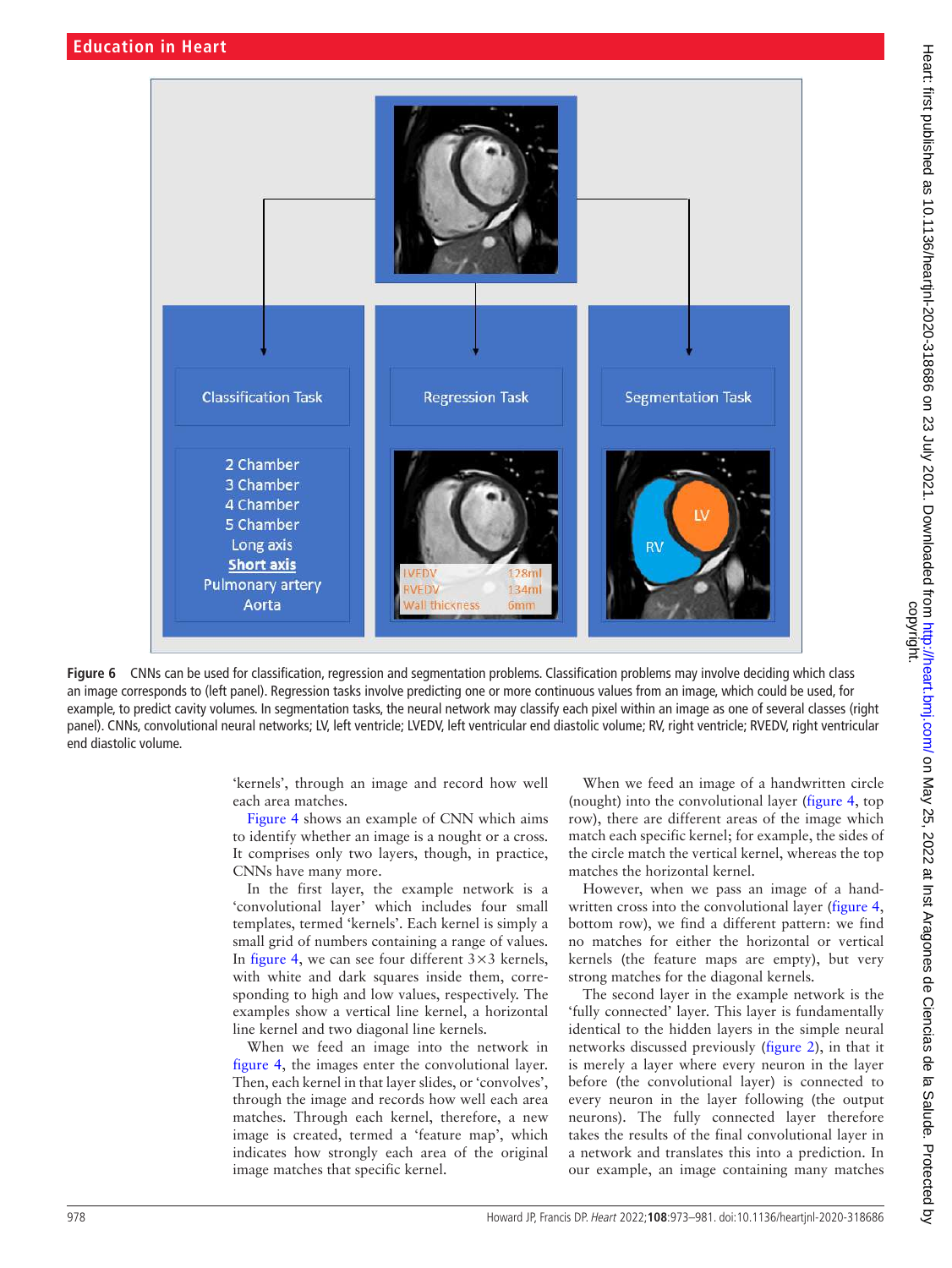<span id="page-6-0"></span>**Table 1** Examples of the successful application of neural networks, with classification, segmentation and regression examples using different neural network architectures from across different fields within cardiology

| <b>Task</b>                                                                                                                                       | Type of problem | Type of network(s)                  |
|---------------------------------------------------------------------------------------------------------------------------------------------------|-----------------|-------------------------------------|
| ECG                                                                                                                                               |                 |                                     |
| Accessory pathway localisation                                                                                                                    | Classification  | Classic neural network <sup>8</sup> |
| Arrhythmia detection and classification                                                                                                           | Classification  | 1D CNN $2$                          |
| <b>ECG</b> segmentation                                                                                                                           | Segmentation    | 1D CNN $^{26}$                      |
| Echocardiography                                                                                                                                  |                 |                                     |
| Cardiomyopathy diagnosis from images                                                                                                              | Classification  | 2D CNN <sup>19</sup>                |
| View classification from videos                                                                                                                   | Classification  | $3D$ CNN $^{27}$                    |
| Image quality assessment                                                                                                                          | Regression      | 2D CNN <sup>28</sup>                |
| Left ventricular volume and ejection fraction calculation                                                                                         | Regression      | CN CNN <sup>18</sup>                |
| Echo chamber segmentation                                                                                                                         | Segmentation    | 2D CNN <sup>19</sup>                |
| <b>Cardiac MRI</b>                                                                                                                                |                 |                                     |
| Diagnosis of hypertrophic cardiomyopathy                                                                                                          | Classification  | 3D CNN <sup>29</sup>                |
| Left ventricular segmentation                                                                                                                     | Segmentation    | 2D CNN <sup>1</sup>                 |
| Whole heart segmentation                                                                                                                          | Segmentation    | 2D CNN <sup>30</sup>                |
| <b>Cardiac CT</b>                                                                                                                                 |                 |                                     |
| Carotid artery bifurcation detection                                                                                                              | Classification  | Classic neural network <sup>9</sup> |
| Agatson score calculation                                                                                                                         | Regression      | 3D CNN <sup>31</sup>                |
| Epicardial adipose tissue quantification                                                                                                          | Segmentation    | 2D CNN <sup>20</sup>                |
| Coronary calcium quantification                                                                                                                   | Segmentation    | 2D CNN <sup>21</sup>                |
| X-ray                                                                                                                                             |                 |                                     |
| Diagnoses form chest X-rays                                                                                                                       | Classification  | 2D CNN <sup>14</sup>                |
| Pacemaker model identification                                                                                                                    | Classification  | 2D CNN <sup>22</sup>                |
| BNP estimation from chest X-ray                                                                                                                   | Regression      | 2D CNN <sup>32</sup>                |
| <b>Other</b>                                                                                                                                      |                 |                                     |
| Identification of pressure damping in coronary<br>angiography                                                                                     | Classification  | 1D CNN <sup>15</sup>                |
| Identifying obstructive coronary artery disease in MPS                                                                                            | Classification  | 2D CNN <sup>33</sup>                |
| Identifying heart failure from cardiac biopsy                                                                                                     | Classification  | 2D CNN <sup>34</sup>                |
| DND D. Augustationalis (2000) and considered a couplinationalist 4D, and dimensional 2D, Augustical Constantinopediate MDC, according a adjustice |                 |                                     |

BNP, B-type natriuretic peptide; CNN, convolutional neural network; 1D, one-dimensional; 2D, two-dimensional; 3D, three-dimensional; MPS, myocardial perfusion scan.

from all four kernels is likely to be a nought. In contrast, an image containing only matches for the diagonal kernels is likely to be a cross. This has been 'learnt' by the network by adjusting the weights of the synapses between the vertical and horizontal kernels to be inhibitors for the cross class and stimulating for the nought class.

In practice, CNNs typically include multiple convolutional layers, with deeper layers convolving kernels through the feature maps produced by the preceding layers to identify more and more complex images. For example, a CNN trained to identify echocardiogram views will use its early layers to identify relatively simple features within an image ([figure](#page-4-0) 5). Later layers combine these observed features to identify anatomical features which the neural network can use to decide which echocardiogram view is shown.

During training, the CNN will learn the optimal weights in the fully connected layer, but importantly it also learns the optimal kernels in the convolutional layers. This means that these small templates are not programmed manually, but rather naturally develop during the training process. This again is analogous to the mammalian brain; Hubel and Wiesel found that kittens which are raised in a world consisting of either solely vertical lines or solely horizontal lines end up being completely

blind to objects of the opposite orientation when they are introduced into the real world, $^{13}$  presumably because they had not developed systems for recognising them.

### **ADVANTAGES OF CNNS OVER CLASSIC NEURAL NETWORKS**

In the above example, the advantages of CNNs may not be clear. For example, the image could have merely been fed into a classic neural network, like that in [figure](#page-2-0) 2. However, CNNs offer several advantages:

- 1. CNNs are efficient. In our above example, if we store each kernel as nine numbers (a  $3 \times 3$  grid), the entire convolutional layer can be represented using  $4 \times 9 = 36$  weights. We then require just eight further weights to connect each of these four kernels to the two output classes, making a total of 44 weights. In contrast, if we used a single-layer classic neural network as a network to process low resolution images of  $28\times28$  pixels, we would need  $28 \times 28 \times 2 = 1568$  weights. Generally, networks which can perform a task with fewer weights can be trained more quickly and with less data.
- 2. CNNs are (relatively) 'spatially invariant'. In our CNN example, we would expect the neural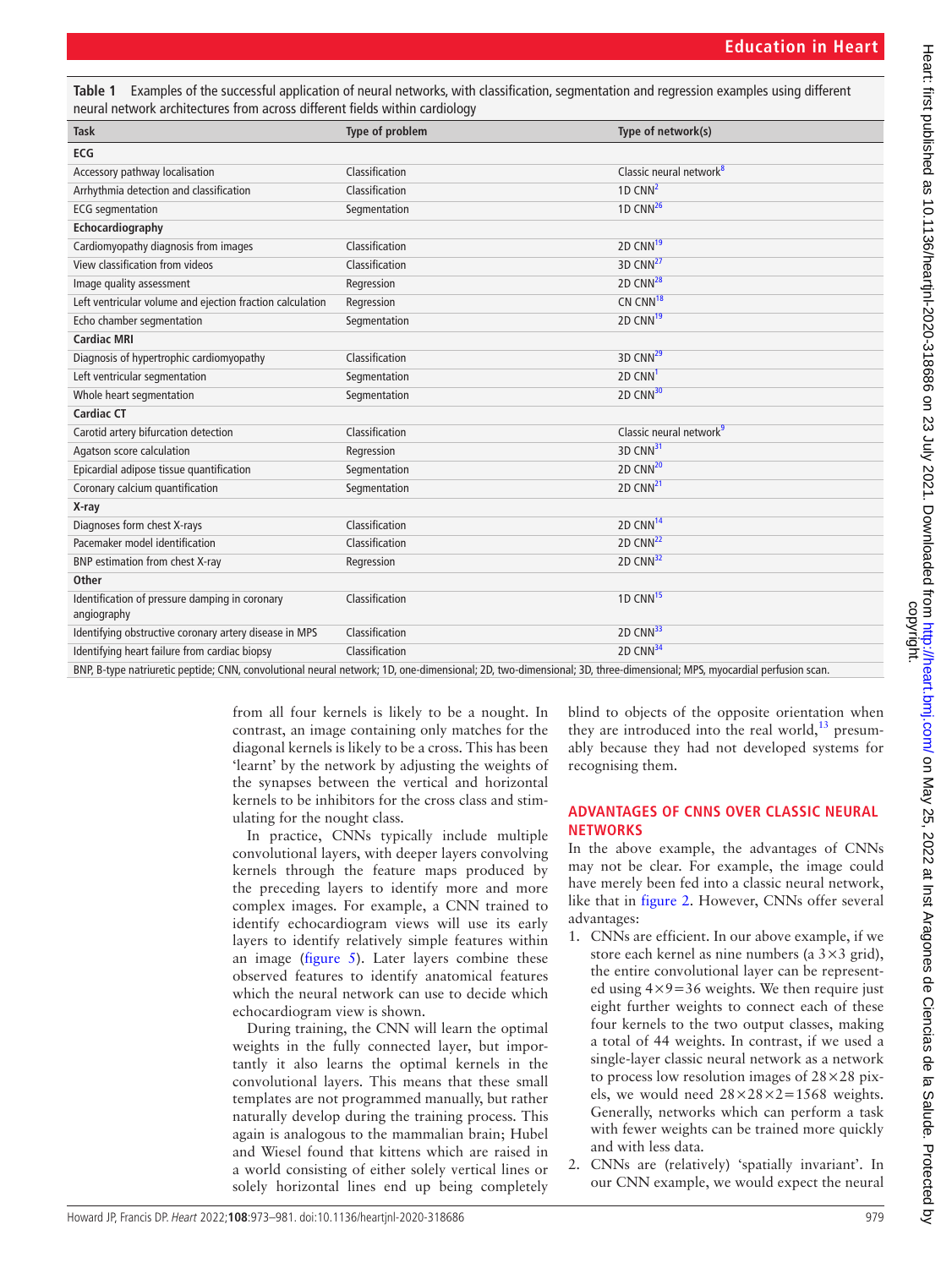network to work even if the size of the nought or cross in the image changed; a cross confined to the left half of the image would still show strong matches for the diagonal kernels and little matches for the vertical and horizontal kernels.

3. A CNN trained for one task is a good starting point for beginning training for another task. The early layers of a CNN trained to perform one task can be reused in other tasks, skipping the need to relearn the optimal kernels. This dramatically reduces training time and the amount of data required.<sup>10 14</sup>

#### **CNNS BEYOND IMAGES**

Because the CNNs above deal with 2D images by sliding kernels across them in two dimensions (across the width and height of the image), we term them 2D CNNs. However, 1D and 3D CNNs also exist and have shown great promise in analysis of non-image data. The 1D CNNs analyse 1D data, which are very frequent in cardiology, and include electrocardiograms<sup>2</sup> and coronary pressure measurements.<sup>[15](#page-8-26)</sup> The 3D CNNs analyse 3D data, such as volumetric CT data or videos.<sup>16</sup>

#### **CNNS BEYOND CLASSIFICATION**

We have seen how neural networks can be used in classification tasks, such as deciding whether a patient will die, whether an image is a nought or a cross, or what view is depicted in a cardiac MRI scan [\(figure](#page-5-0) 6, left panel). However, CNNs can be used for other tasks, including regression and segmentation tasks.

In a regression task, the output of a neural network is not a predicted class, but instead a continuous number, for example, predicting the percentage of emphysema from CT scans.<sup>[17](#page-8-30)</sup> One

#### **Key messages**

- $\Rightarrow$  Machine learning covers a wide range of methods where a computer learns to solve a task using example data.
- $\Rightarrow$  The simplest algorithms use standard statistical methods, such as regression.
- ⇒ Neural networks comprise layers of simple elements turned neurons, but have remarkable processing power.
- $\Rightarrow$  Convolutional neural networks (CNNs) are inspired by the mammalian visual cortex, and excel at processing image data.
- $\Rightarrow$  CNNs are now state of the art in many medical imaging tasks involving classification, regression and segmentation problems.

#### **CME credits for Education in Heart**

Education in Heart articles are accredited for CME by various providers. To answer the accompanying multiple choice questions (MCQs) and obtain your credits, click on the 'Take the Test' link on the online version of the article. The MCQs are hosted on BMJ Learning. All users must complete a one-time registration on BMJ Learning and subsequently log in on every visit using their username and password to access modules and their CME record. Accreditation is only valid for 2 years from the date of publication. Printable CME certificates are available to users that achieve the minimum pass mark.

group has successfully used regression CNNs to predict end systolic volumes, diastolic volumes and ejection fractions from over 2.6 million echocardiographic images.<sup>18</sup>

In a segmentation task, we want the neural network to provide us with an output image where each pixel is classified by what it contains. For example, a neural network might be trained to identify which pixels in an image correspond to the left and right ventricular cavities [\(figure](#page-5-0) 6, right panel). The use of CNNs for medical image segmentation is exceptionally popular and powerful, because by simply measuring the segmented regions, we can easily derive computer-generated measurements, for example, of chamber dimensions[.19](#page-8-13) This process can be applied to 3D volumetric data, allowing the quantification of epicardial adipose tissue $^{20}$  and coronary calcium on even non-gated CT scans, $^{21}$  $^{21}$  $^{21}$ with evidence that such systems prove useful in cardiac risk prediction.

#### **CONVOLUTIONAL NETWORKS IN CARDIOLOGY**

[Table](#page-6-0) 1 shows successful examples of neural networks across five different fields within cardiology, in a variety of problems involving classification, regression and segmentation. In many of these tasks, the performance of these systems is beginning to equal that of clinicians,<sup>1 22</sup> and they are now beginning to transition from 'bench to bedside' and be used at the point of care. $^{23}$ 

#### **OVERFITTING AND APPRAISING NEURAL NETWORKS**

When we train a neural network, we hope it is learning things that will allow it to work well on new examples, rather than merely 'memorising' each example in its training dataset. This unhelpful memorising of examples is termed 'overfitting'. We try to minimise overfitting through several techniques. A simple one is to use a very large quantity of training data, which (1) makes it more difficult for the network to remember them all, and (2) means any real-world data are more likely to be similar to an example it has seen before. Indeed, this is the reason why neural networks are notorious for requiring lots of training data—it is not because they are large quantities to learn from, but rather they need large quantities to not overfit. It is also the reason why the training data must be of high quality—even the occasional mistake will be learnt by the network, and can adversely affect subsequent performance to a remarkable extent. $24$ 

Because of overfitting, it is very important that we keep data aside that we never train the neural network on, so we can see how well it generalises to these new examples. Indeed, it is best practice to hold two sets of the data back from training: one which we can use to continually appraise the network's progress during the development stages, and a separate 'hold out' set which we use to report the final performance. These two datasets are called the validation and the testing datasets, although